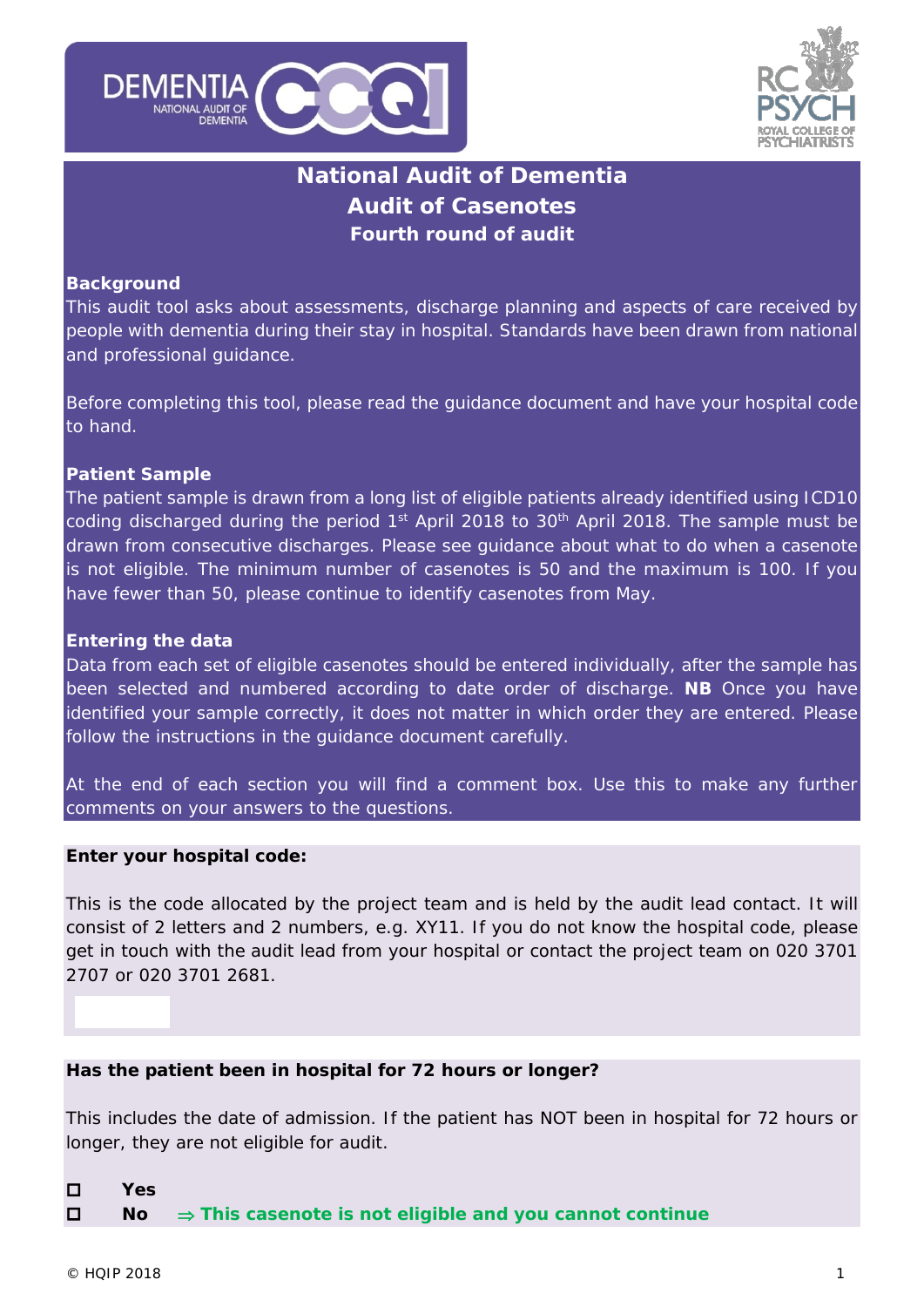#### **Enter number for this patient:**

*This is the number allocated for audit eg 01, 02, 03 etc. Please refer to the guidance document on how to select case notes for audit. If case note is a data reliability check please add 'Rel' at the end of the number. For example, if you are re-auditing case note number 5, please enter 05rel.*

#### **Has this casenote been selected as a data reliability check?**

*Please refer to the guidance document on how to select case notes for data reliability check If this case note is one of the five case notes that has been chosen for the inter-rater reliability checks, please select "yes".*

 **Yes No**

**In case we need to contact you regarding this entry, please provide us with your contact details:**

| Name, Job title:      |  |
|-----------------------|--|
| <b>Email address:</b> |  |
| Telephone:            |  |

# **SECTION 1: INFORMATION ABOUT THE PATIENT**

#### **1. Enter the age of the patient:**

*This is the age of the patient in whole years at discharge. To calculate age using date of birth, you can use this website:<http://www.mathcats.com/explore/age/calculator.html>*

#### **2. Select the gender of the patient:**

- **Male**
- **Female**
- **3. Select the ethnicity of the patient:**
- **White/White British Asian/Asian British**
- **Black/Black British D** Mixed
- **Not documented Other**
- 
- 
-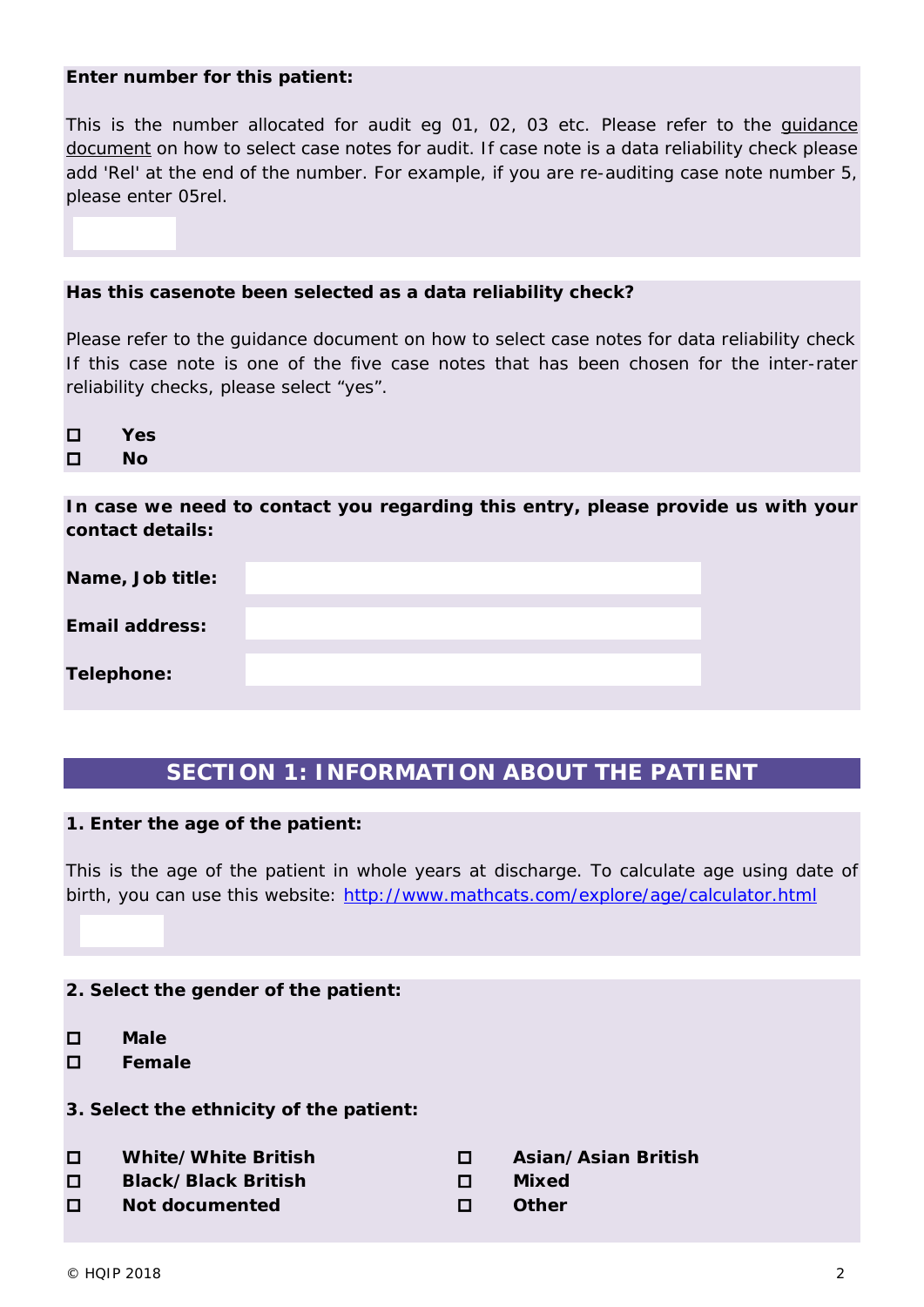**4. Select the first language of the patient:**

- **English Welsh**
- **D** Other European Language **D** Asian Language

**Not Documented Other**

- 
- 
- 

**5. Please identify the speciality of the ward that this patient spent the longest period on during this admission:** 

 **Cardiac Care of the Elderly Critical Care General Medical Nephrology Obstetrics/Gynaecology Oncology Orthopaedics Stroke Surgical Other Medical Other – please specify** 

# **6. What is the primary diagnosis/cause of admission?**

*E.g. Fractured femur, stroke*

# **6a. Please say whether this is an emergency or elective admission:**

- **Emergency**
- **Elective**

## **7. Did the patient die while in hospital?**

- **Yes**
- $\Pi$  **No**

# **8. Did the patient self-discharge from hospital?**

 **Yes No**

**9. Is the discharge marked as 'fast track discharge'/ 'discharge to assess'/ 'transfer to assess'/ expedited with family agreement for recorded reasons?**

 **Yes No**

**10. Was the patient receiving end of life care/on an end of life care plan?** 

- **Yes**
- **No**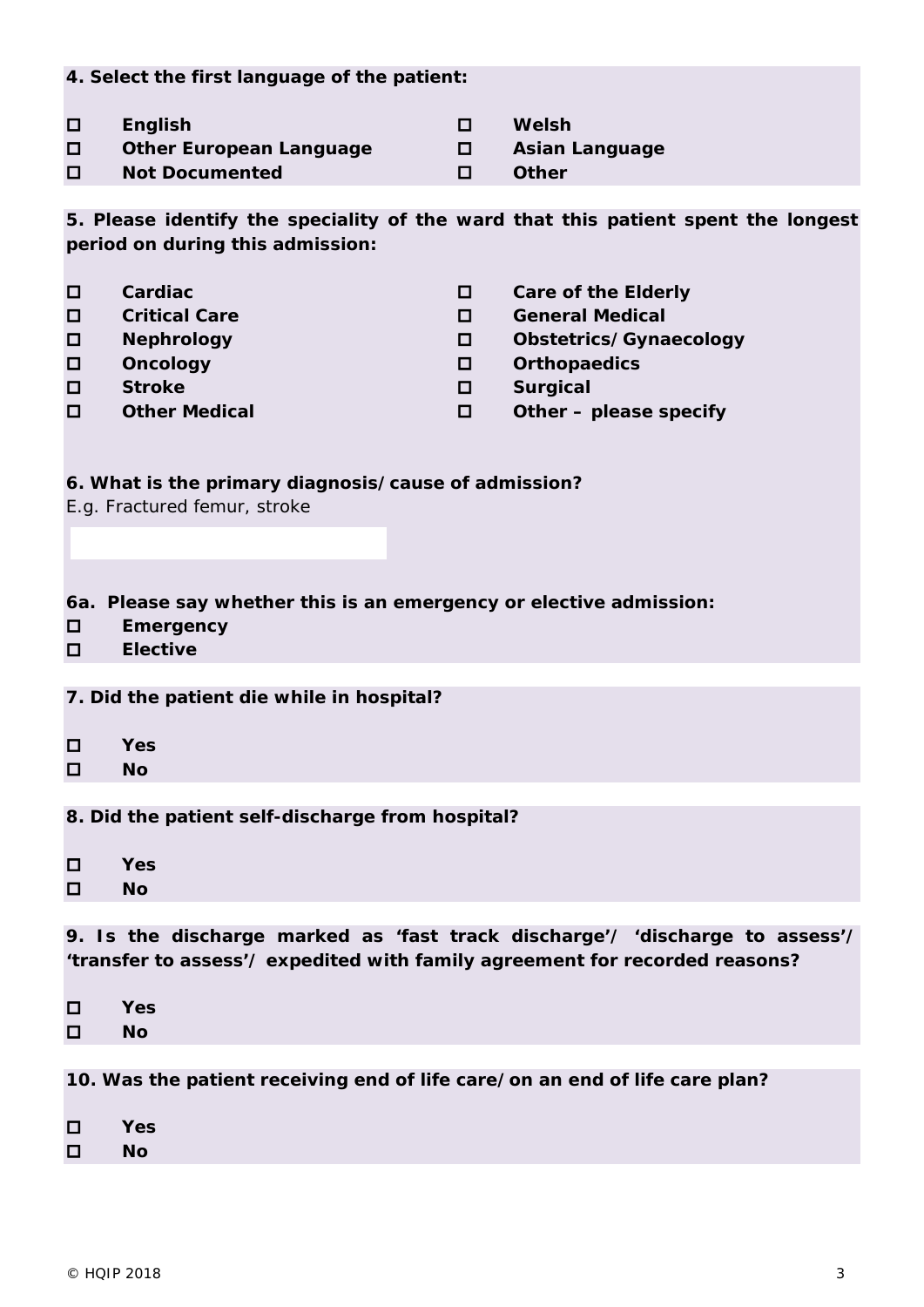#### **11. What was the date of admission and the date of discharge?**

*Please enter in DD/MM/YYYY format. The discharge date should fall between 01/04/2018 and 30/04/2018.*

*If the patient died while in hospital, please enter the date of death in the discharge box.* 

| <b>Admission date:</b> |                                                          |  |
|------------------------|----------------------------------------------------------|--|
| Discharge date:        |                                                          |  |
|                        | (or date of death if the patient died while in hospital) |  |

## **12. Please indicate the place in which the person was living or receiving care before admission:**

*"Own home" can include sheltered or warden controlled accommodation. "Transfer from another hospital" means any hospital other than the one for which you are submitting this casenote.*

| □      | Own home                   | <b>Respite care</b>          |
|--------|----------------------------|------------------------------|
| □      | <b>Rehabilitation ward</b> | <b>Psychiatric ward</b>      |
| П      | <b>Carer's home</b>        | Intermediate/community       |
|        |                            | rehabilitation care          |
| □      | <b>Residential care</b>    | <b>Nursing home</b>          |
| □      | <b>Palliative care</b>     | Transfer to another hospital |
| $\Box$ | Long stay care             |                              |

## **Q13 is not applicable if Q7 = "Yes" (the patient died)**

## **13. Please indicate the place in which the person was living or receiving care after discharge:**

*"Own home" can include sheltered or warden controlled accommodation. "Transfer to another hospital" means any hospital other than the one for which you are submitting this casenote.*

- **Own home D** Respite care
- **Rehabilitation ward Psychiatric ward**
- 
- **□** Residential care **D** Nursing home
- 
- **Long stay care**
- 
- 
- **Carer's home Intermediate/community rehabilitation care**
	-
- **Palliative care Transfer to another hospital**

*Do you have any comments to make on Section 1: Information about the patient? (optional)*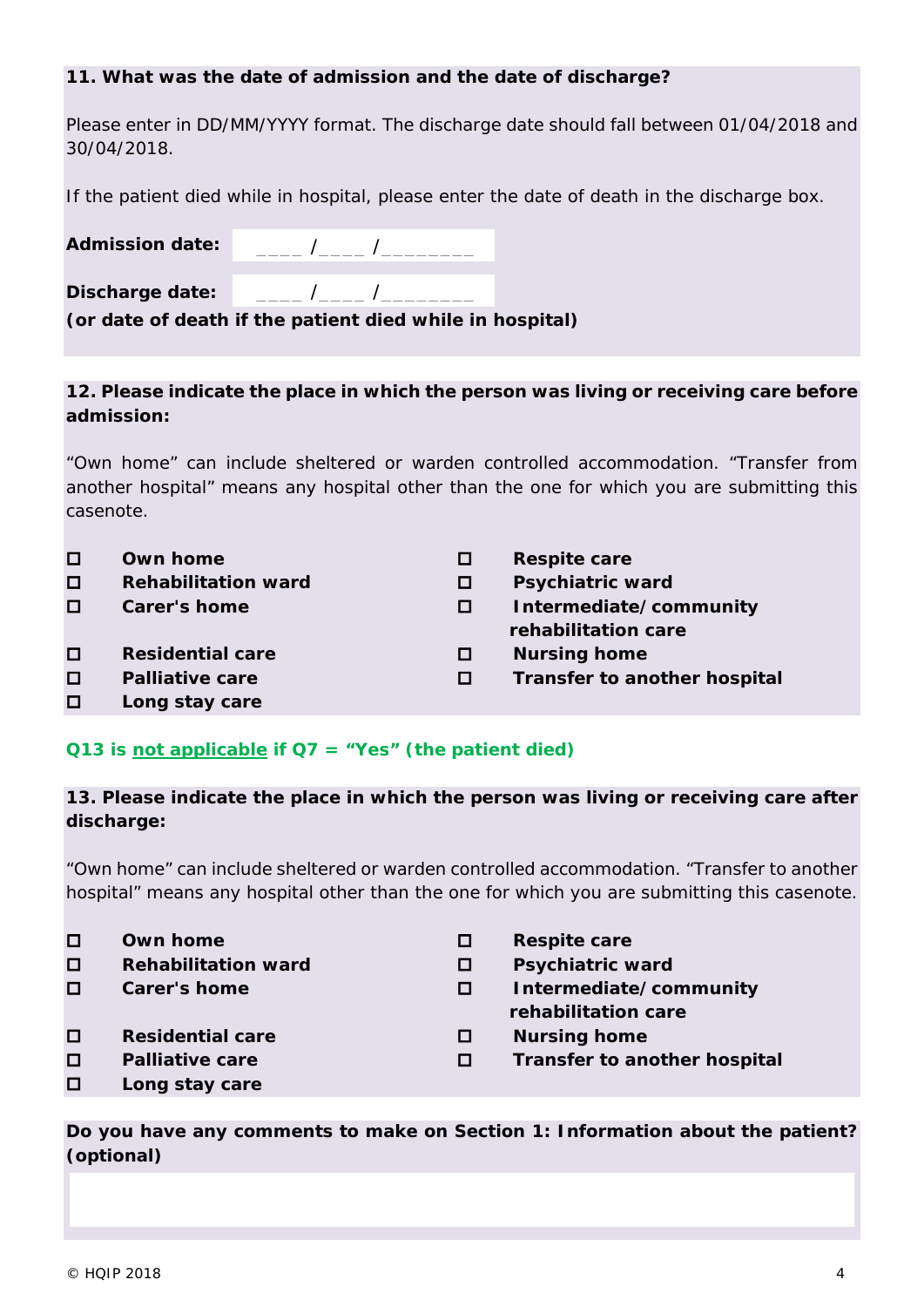# **SECTION 2: ASSESSMENT**

This section asks about the assessments carried out during the admission episode (or pre admission evaluation), or during the patient's stay.

*A multi-disciplinary assessment can be carried out on or after admission, i.e. once the patient becomes well enough. Elements of assessment may also have been carried out immediately prior to admission, in A&E.*

*N.B. elements of assessment may be found in places such as nursing notes and OT assessments, as well as in medical notes.*

## MULTIDISCIPLINARY ASSESSMENT

## **14. An assessment of mobility was performed by a healthcare professional:**

*This refers to an assessment of gait, balance, mobility carried out by a doctor, nurse or other qualified professional, e.g. physiotherapist, occupational therapist.* 

- **Yes**
- **No**

## **Could not be assessed for recorded reasons**

# **15. An assessment of nutritional status was performed by a healthcare professional:**

*Assessment carried out by a doctor, nurse or other qualified professional, e.g. dietician.* 

- **Yes** ⇒ **Go to Q15a**
- **No** ⇒ **Go to Q16**
- **Could not be assessed for recorded reasons** ⇒ **Go to Q16**

# **15a. The assessment of nutritional status includes recording of BMI (Body Mass Index) or weight:**

*Please select third option if, for example, patient was too frail to be weighed and other action was taken e.g. referral to dietician.*

- **Yes, there is a recording of the patient's BMI or weight**
- **No, there is no recording of the patient's BMI or weight**
- **Other action taken**

**16. Has a formal pressure ulcer risk assessment been carried out and score recorded?** 

*This should be assessment using a standardised instrument such as Waterlow.* 

| □ | Yes |
|---|-----|
| □ | Nο  |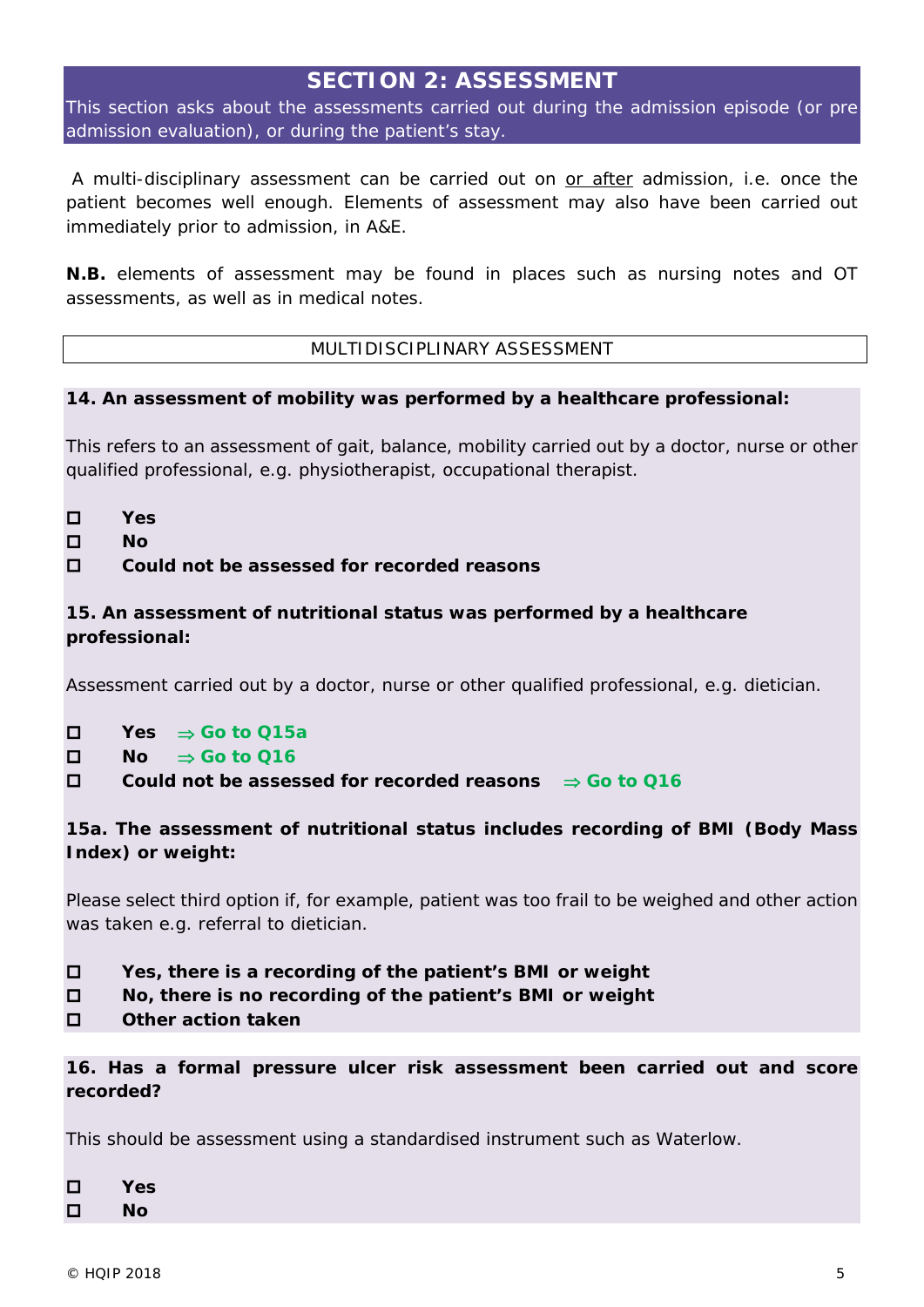# **17. As part of the multidisciplinary assessment has the patient been asked about any continence needs?**

*This can be the initial nursing assessment (a trigger question which prompts full bowel and bladder assessment where necessary and the patient's understanding/acceptance of the question is assessed. See Essence of Care - [benchmarks for continence and bladder and](http://www.dh.gov.uk/prod_consum_dh/groups/dh_digitalassets/@dh/@en/@ps/documents/digitalasset/dh_119971.pdf)  [bowel care,](http://www.dh.gov.uk/prod_consum_dh/groups/dh_digitalassets/@dh/@en/@ps/documents/digitalasset/dh_119971.pdf) Indicator Factor 3). Answer "Yes" if family member, GP etc has been asked on behalf of the patient.*

- **Yes**
- **No**
- **Could not be assessed for recorded reasons**

**18. As part of the multidisciplinary assessment has the patient been assessed for the presence of any pain?** 

*Answer "Yes" where the notes show that there has been an assessment of pain using a tool suitable for people with dementia (e.g. the Abbey Pain Scale), or the patient, family member or GP has been asked about any pain and response recorded.*

- **Yes**
- **No**
- **Could not be assessed for recorded reasons**

**19. Has an assessment of functioning been carried out?** *(Tick all that apply).*

- **Yes, a standardised assessment has taken place**
- **Yes, an occupational therapy assessment has taken place**
- **Yes, a physiotherapy assessment has taken place**
- **Yes, other – please specify**
- **No**
- **Could not be assessed for recorded reasons**

*Do you have any comments to make on multidisciplinary assessment? (optional)*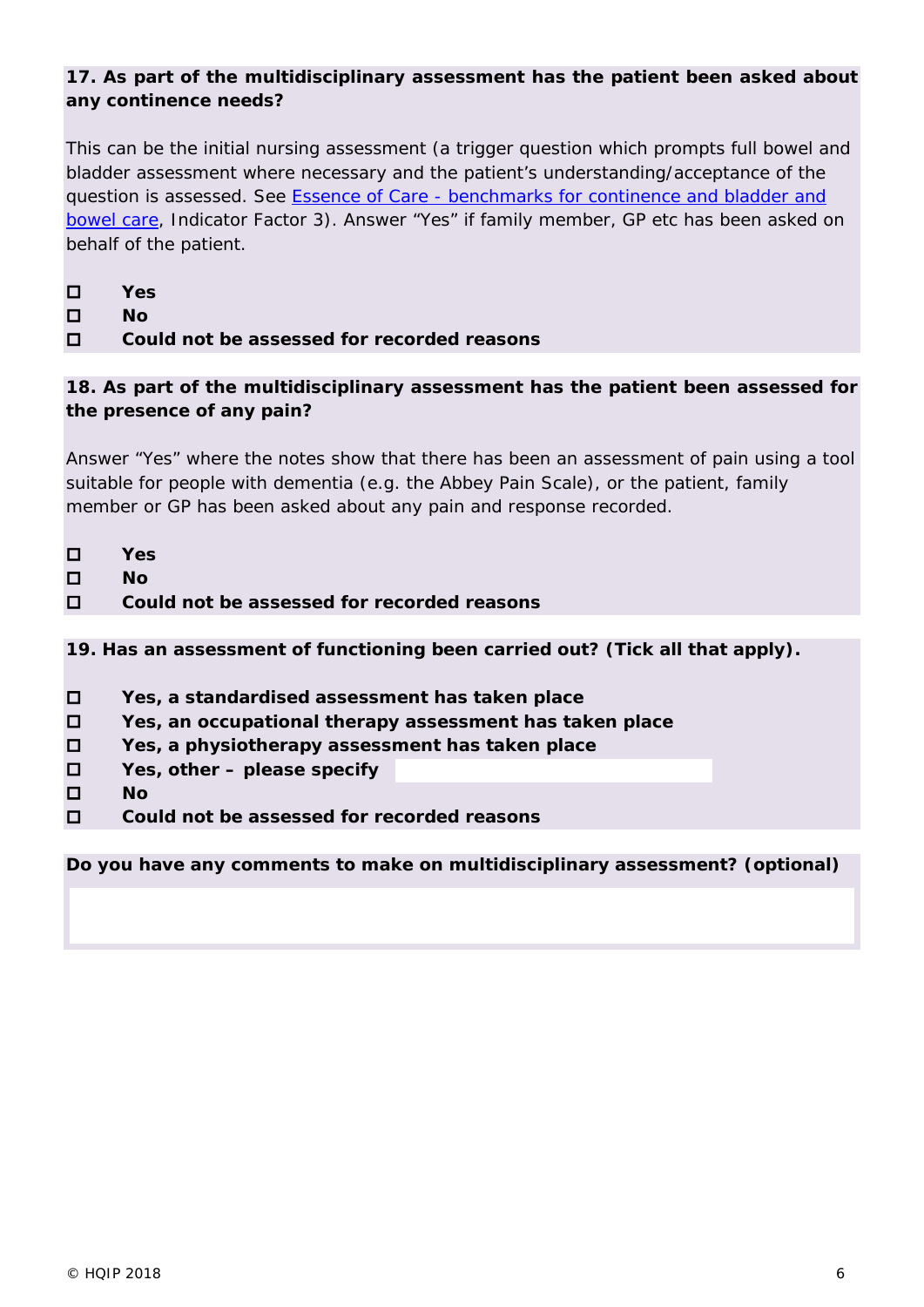## COGNITIVE ASSESSMENT

*NB Before answering this section, please look at the separate question guidance document*

#### **20. Has cognitive testing, using a validated structured instrument, been carried out?**

*For example, AMTS, or other validated brief structured cognitive instrument. See*  <https://www.nice.org.uk/guidance/GID-CGWAVE0792/documents/full-guideline-updated> *(summary of recommendations p. 29).*

- **Yes**
- **No**

**Could not be assessed for recorded reasons**

**21. Were any of the following screening assessments carried out to assess for recent changes or fluctuation in behaviour that may indicate the presence of delirium?** (Tick all that apply).

*This refers to the assessment at presentation set out in NICE CG103 Delirium Guideline which specifies that people at risk should be assessed for indications of delirium. This includes people with dementia/cognitive impairment. See<http://www.nice.org.uk/cg103>*

- **Single Question in Delirium (SQiD)** ⇒ **Go to 21a**
- **History taken from someone who knows the patient well in which they were asked about any recent changes in cognition/behaviour** ⇒ **Go to 21a**
- **4AT** ⇒ **Go to 21a**
- **Other, please specify:** ⇒ **Go to Q21a**
- $\Pi$  No  $\Rightarrow$  **Go to 22**

**21a. If Yes:**

- **Initial assessment above found evidence that delirium may be present** ⇒ **Go to Q22**
- **Initial assessment above found no evidence of delirium** ⇒ **Go to Q23**

**22. Did a healthcare professional (who is trained and competent in the diagnosis of delirium) complete any of the following assessments for delirium?** (Tick all that apply).

- **4AT** ⇒ **Go to Q22a**
- **Confusion Assessment Method (CAM) - short or long form** ⇒ **Go to Q22a**
- **Other, please specify:** ⇒ **Go to Q22a**
- **No assessment for delirium was carried out by a healthcare professional** ⇒ **Go to Q23**

**22a. From this assessment(s), was a diagnosis of delirium confirmed?**

**Yes**

**No**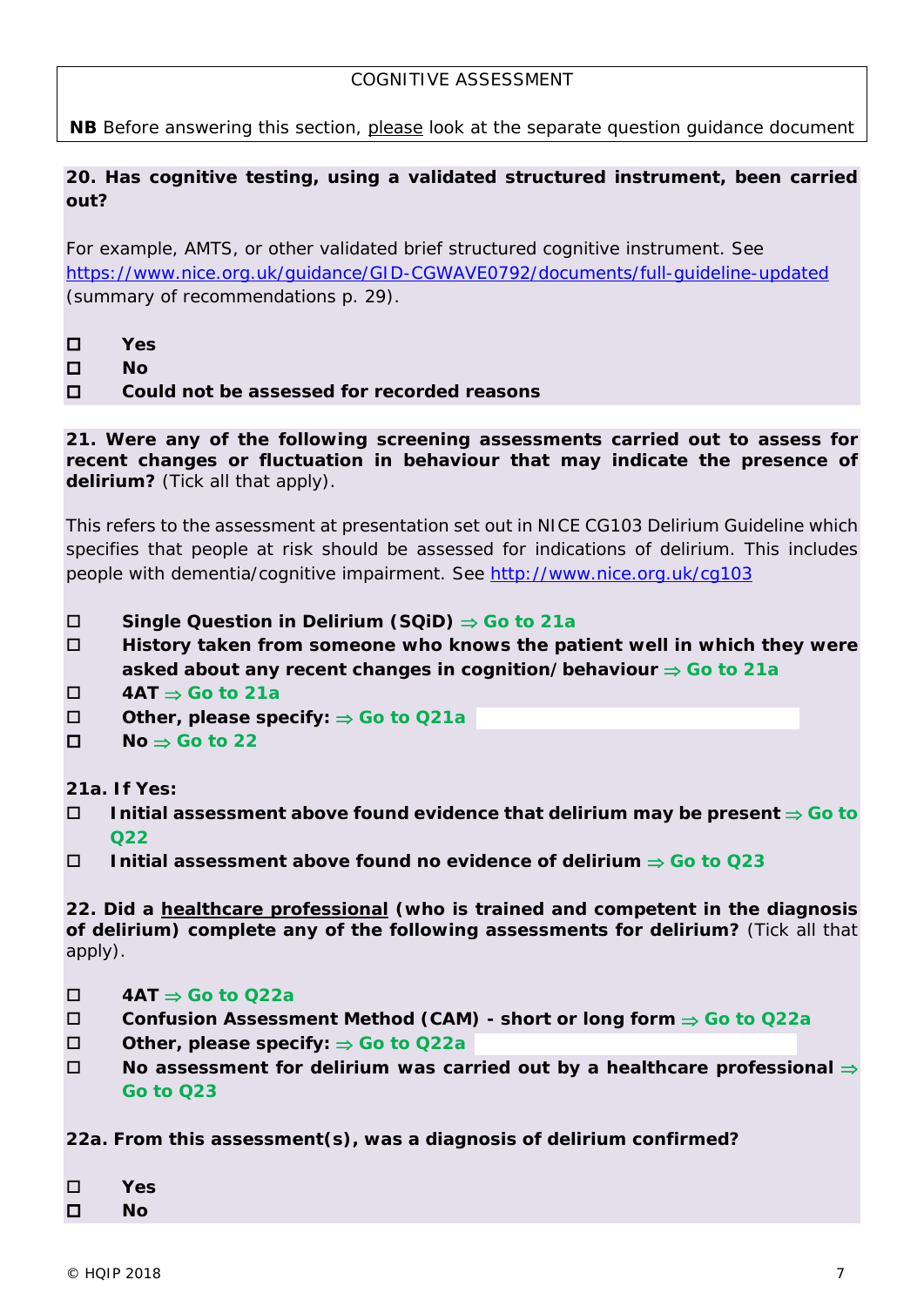*Do you have any comments to make on cognitive assessment? (optional)*

# INFORMATION ABOUT THE PERSON WITH DEMENTIA

This sub section looks at whether there is a formal system in place for collating information about the person with dementia necessary to their care. **N.B.** this system need not be in use only for patients with dementia.

This could be an assessment proforma, or prompted list of questions for a meeting with the carer or next of kin, producing information for the care plan. It could also be a personal information document (e.g. "This is Me", patient passport).

**23. Does the care assessment contain a section dedicated to collecting information from the carer, next of kin or a person who knows the patient well?**

 **Yes** ⇒ **Go to Q23a No** ⇒ **Go to Section 3**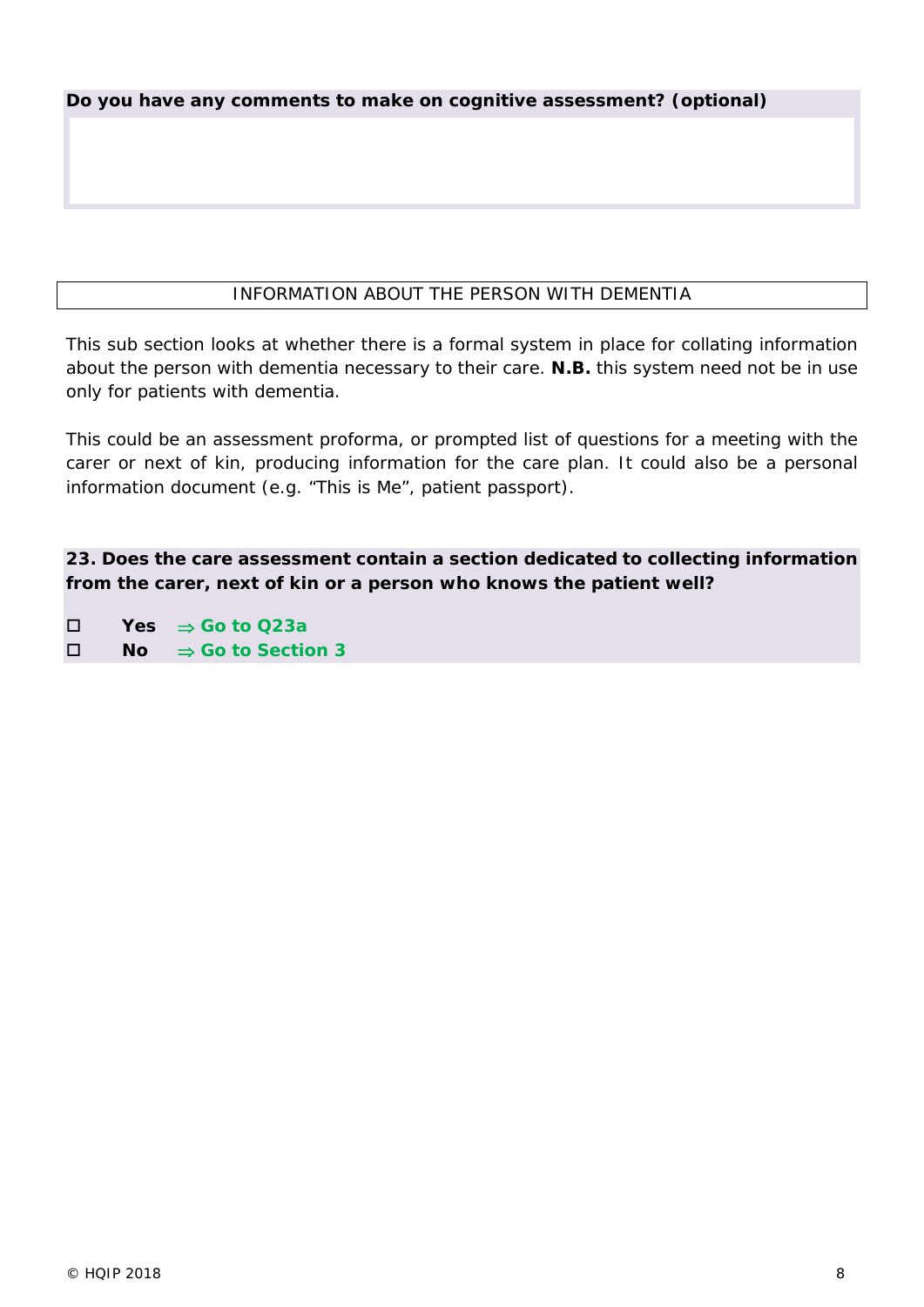# **23a. Has information been collected about the patient regarding personal details, preferences and routines?**

*This could include details of preferred name, need to walk around at certain times of day, time of rising/retiring, likes/dislikes regarding food etc.*

*Answer "No" if sections of the form are left blank/there is no way of identifying whether information has been requested.* 

*Answer "Unknown" if this information is usually recorded in a document which accompanies the patient (e.g. "This is Me" or patient passport) and no copy is available in the notes. Answer "N/A" if there is no carer/relative/friend and information is not available and recorded as such.* 

- **Yes**
- **No**
- **Unknown**
- **N/A**

# **23b. Has information been collected about the patient's food and drink preferences?**

*Answer "No" if sections of the form are left blank/there is no way of identifying whether information has been requested.* 

*Answer "Unknown" if this information is usually recorded in a document which accompanies the patient (e.g. "This is Me" or patient passport) and no copy is available in the notes. Answer "N/A" if there is no carer/relative/friend and information is not available and recorded as such.* 

- **Yes**
- **No**
- **Unknown**
- **N/A**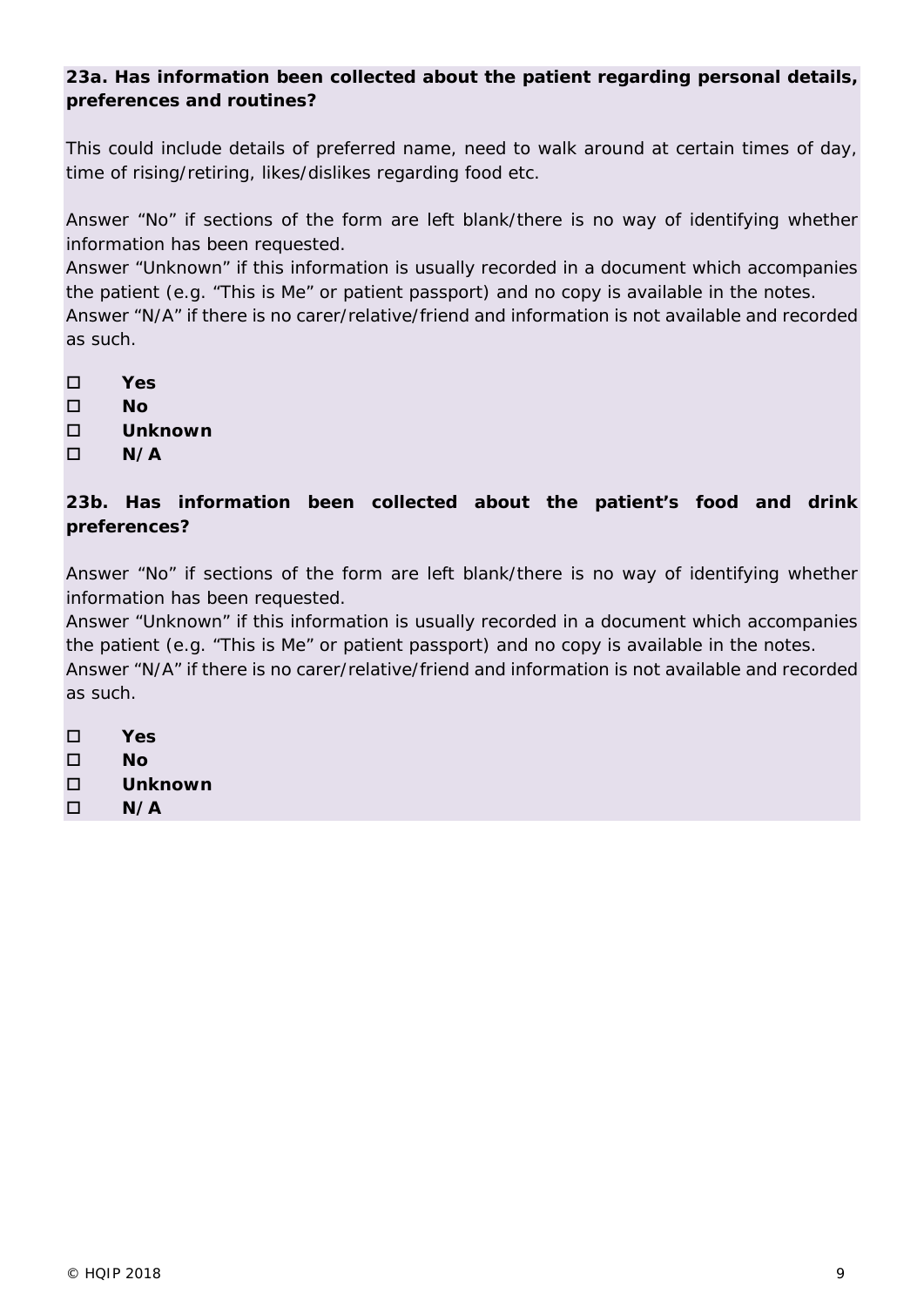**23c. Has information been collected about the patient regarding reminders or support with personal care?**

*This could include washing, dressing, toileting, hygiene, eating, drinking, and taking medication.* 

*Answer "No" if sections of the form are left blank/there is no way of identifying whether information has been requested.* 

*Answer "Unknown" if this information is usually recorded in a document which accompanies the patient (e.g. "This is Me" or patient passport) and no copy is available in the notes. Answer "N/A" if there is no carer/relative/friend and information is not available and recorded as such.* 

- **Yes**
- **No**
- **Unknown**
- **N/A**

# **23d. Has information been collected about the patient regarding recurring factors that may cause or exacerbate distress?**

*This could include physical factors such as illness or pain, and/or environmental factors such as noise, darkness.* 

*Answer "No" if sections of the form are left blank/there is no way of identifying whether information has been requested.* 

*Answer "Unknown" if this information is usually recorded in a document which accompanies the patient (e.g. "This is Me" or patient passport) and no copy is available in the notes. Answer "N/A" if there is no carer/relative/friend and information is not available and recorded as such.* 

- **Yes**
- **No**
- **Unknown**
- $\Box$  N/A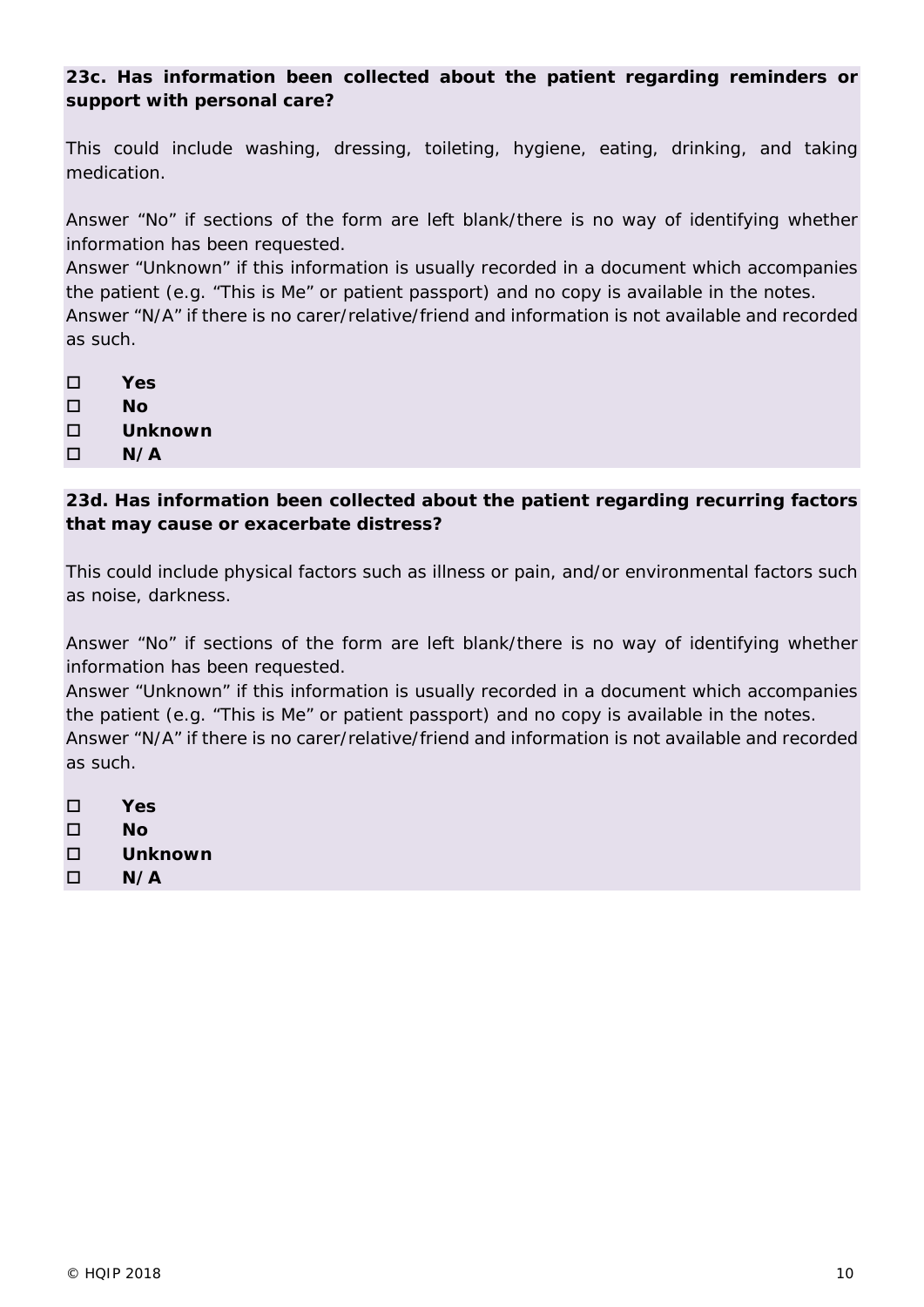# **23e. Has information been collected about the patient regarding support or actions that can calm the person if they are agitated?**

*This could include information about indicators especially non-verbal, of distress or pain; any techniques that could help with distress e.g. reminders of where they are, conversation to distract, or a favourite picture or object.* 

*Answer "No" if sections of the form are left blank/there is no way of identifying whether information has been requested.*

*Answer "Unknown" if this information is usually recorded in a document which accompanies the patient (e.g. "This is Me" or patient passport) and no copy is available in the notes. Answer "N/A" if there is no carer/relative/friend and information is not available and recorded as such.* 

**Yes**

**No**

**Unknown**

 $\Box$  N/A

# **23f. Has information been collected about the patient regarding life details which aid communication?**

*This could include family situation (whether living with other family members, spouse living, pets etc), interests and past or current occupation.* 

*Answer "No" if sections of the form are left blank/there is no way of identifying whether information has been requested.* 

*Answer "Unknown" if this information is usually recorded in a document which accompanies the patient (e.g. "This is Me" or patient passport) and no copy is available in the notes. Answer "N/A" if there is no carer/relative/friend and information is not available and recorded as such.* 

**Yes**

**No**

- **Unknown**
- **N/A**

*Do you have any comments to make on information about the person with dementia? (optional)*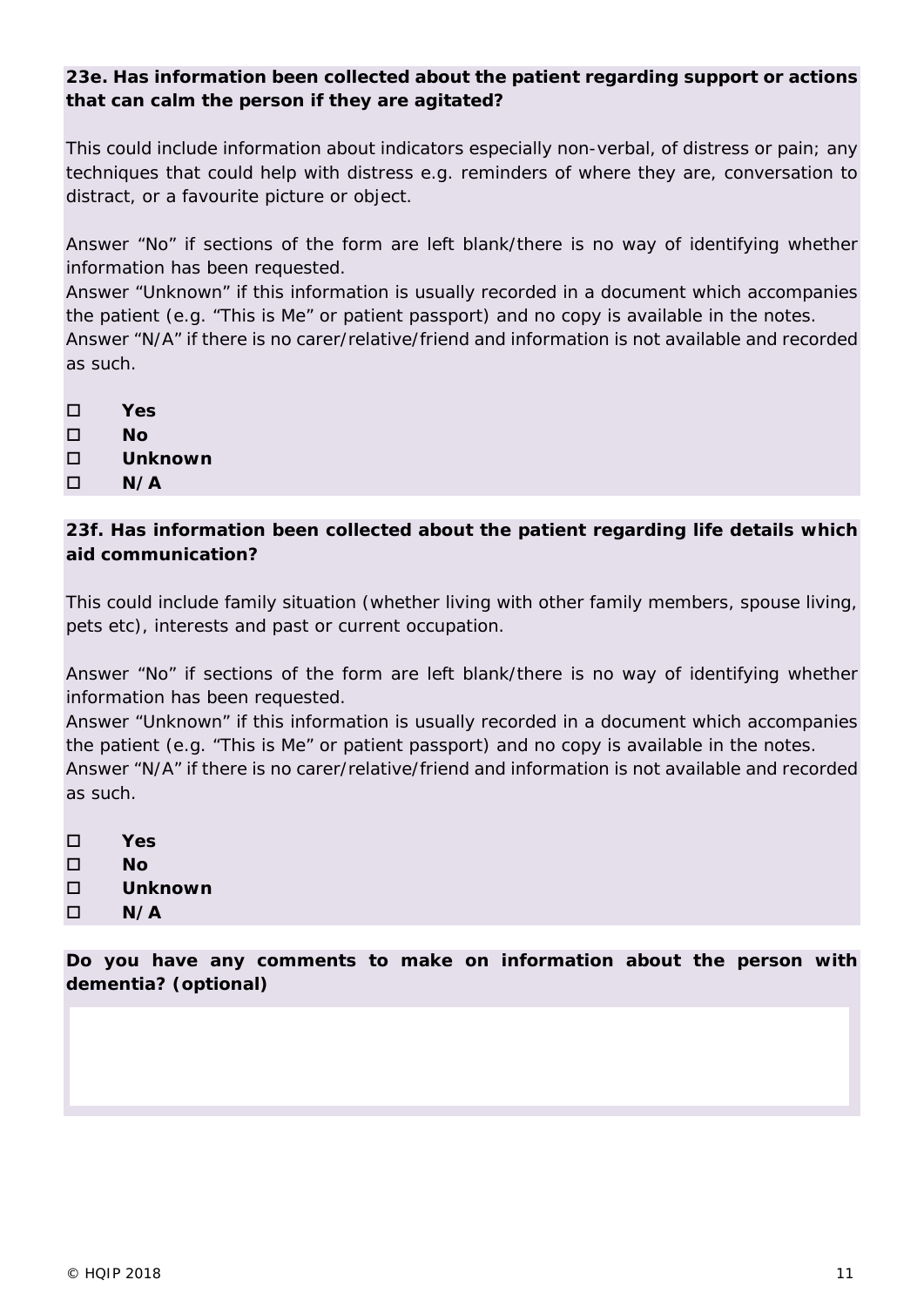# **SECTION 3: DISCHARGE**

This section does not apply to all patients, please read carefully the information below before continuing.

**If any of the responses below apply, you will not be asked any questions in the Discharge Section and can progress to the end of the form:**

**Q7 = "Yes" (patient died in hospital) Q8 = "Yes" (patient self-discharged from hospital) Q10 = "Yes" (patient was receiving end of life/on end of life plan) Q9= "Yes" (patient on fast track discharge/discharge to assess/transfer to assess/expedited with family agreement) Q13 = "Transferred to another hospital" OR "Psychiatric ward" OR "Palliative care" OR "Intermediate care" OR "Rehabilitation ward"**

ASSESSMENT BEFORE DISCHARGE

This section asks about appropriate discharge planning and procedures including support and information for patients and carers.

# **24. At the point of discharge, was cognitive testing, using a validated structured instrument carried out?**

*For example, AMTS, or other validated brief structured cognitive instrument, see*  <https://www.nice.org.uk/guidance/GID-CGWAVE0792/documents/full-guideline-updated> *(summary of recommendations p. 29).* 

- $\Box$  Yes  $\Rightarrow$  Go to 25
- **No** ⇒ **Go to 24a**

**24a. Why was this not completed?**

- **Patient too unwell (including advanced dementia making assessment inappropriate)**
- **Not documented/unknown**
- **Other, please specify**

**25. At the point of discharge the cause of cognitive impairment was summarised and recorded:**

*This could be a condition diagnosed before this admission to hospital or identified during the admission.* 

| □ | Yes |
|---|-----|
| □ | Nο  |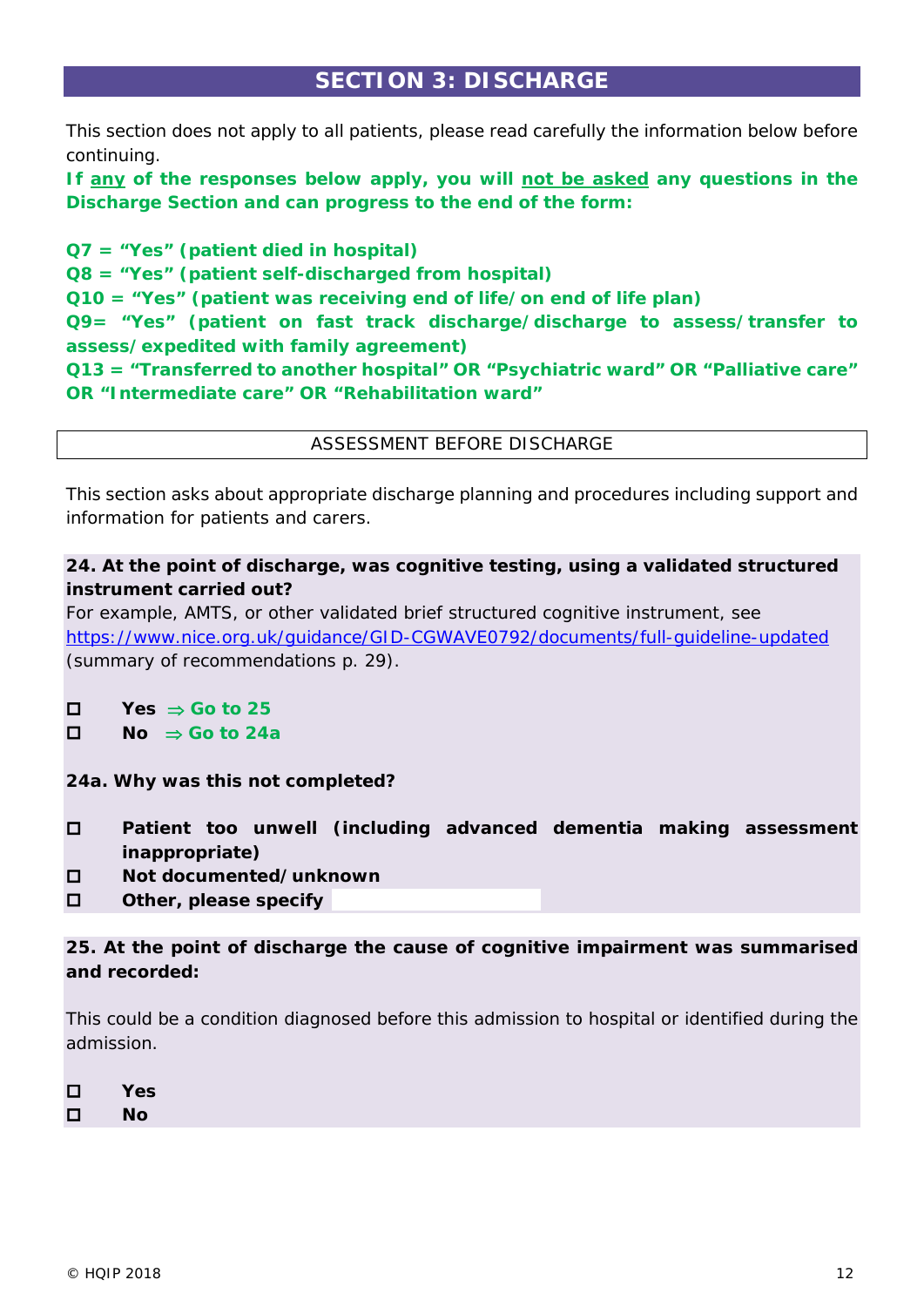#### **26. Have there been any symptoms of delirium at any time during this admission?**

*Answer "Yes" if symptoms present during admission are noted. Answer "No" if there is no record of any symptoms.*

 **Yes** ⇒ **Go to Q26a No** ⇒ **Go to Q27**

**26a. Has the presence of delirium been noted in discharge correspondence?**

 **Yes No**

**27. Have there been any persistent behavioural and psychiatric symptoms of dementia (wandering, aggression, shouting) during this admission?**

*This refers to symptoms noted during the admission.*

*Answer "Yes" if symptoms present during admission are noted. Answer "No" if there is no record of any symptoms.*

 **Yes** ⇒ **Go to Q27a No** ⇒ **Go to Q28**

**27a. Have the symptoms of behavioural and psychiatric symptoms of dementia been summarised for discharge?** 

*This includes details of future assessment/management.*

| □ | Yes |
|---|-----|
| □ | Nο  |

**28. Is there a recorded referral to a social worker for assessment of housing and care needs due to a proposed change in residence?**

- **Yes** ⇒ **Go to Q28a**
- **No** ⇒ **Go to Q28b**
- **N/A (no change in residence was proposed)** ⇒ **Go to Q28b**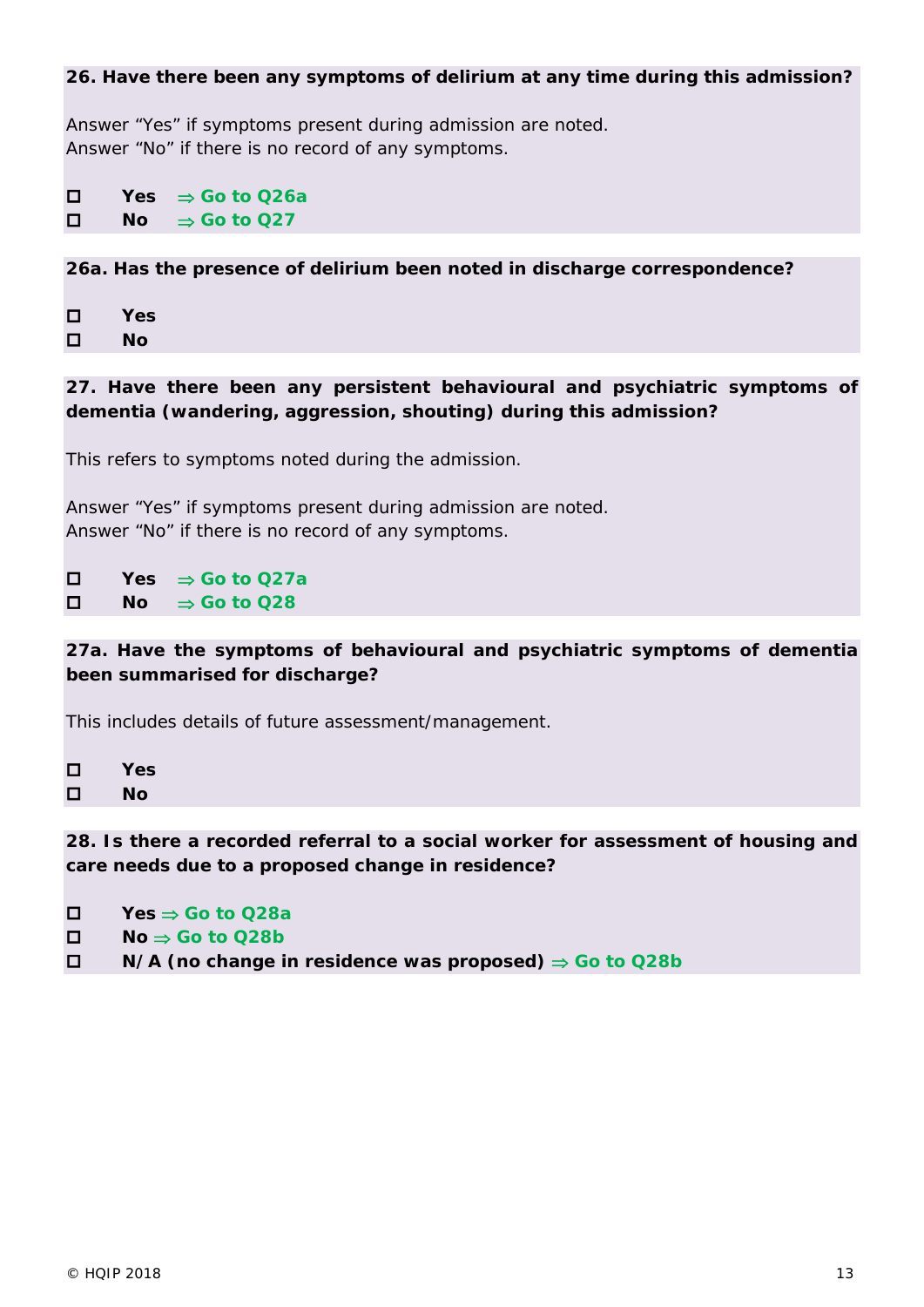#### **28a. If yes…**

*N.B. This question asks whether the person consented to the referral to a social worker to discuss a proposed change in residence. It does not ask whether the person consented to the proposed change in residence itself, which may only be available in social care notes.* 

| There are documented concerns about<br>the patient's capacity to consent to the<br>referral and         | There are no documented concerns<br>about the patient's capacity to consent<br>to the referral and |
|---------------------------------------------------------------------------------------------------------|----------------------------------------------------------------------------------------------------|
| The patient had capacity on<br>assessment and their consent is<br>documented                            | The patients consent was requested<br>and this is recorded                                         |
| The patient lacked requisite capacity<br>and evidence of a best interests<br>decision has been recorded | There is no record of the patient's<br>consent                                                     |
| There is no record of either consent<br>or best interest decision making                                |                                                                                                    |

**28b. Do you have any comments to make on Q28?** *(optional)*

#### *Do you have any comments to make on assessment before discharge? (optional)*

#### DISCHARGE COORDINATION AND MDT INPUT

#### **29. Did a named person/identified team coordinate the discharge plan?**

*E.g. the person or team that coordinated the plan for this individual is identifiable.*

- **Yes**
- **No**
- **There is no discharge plan** ⇒ **Routes out Questions 31, 32, 33, 34**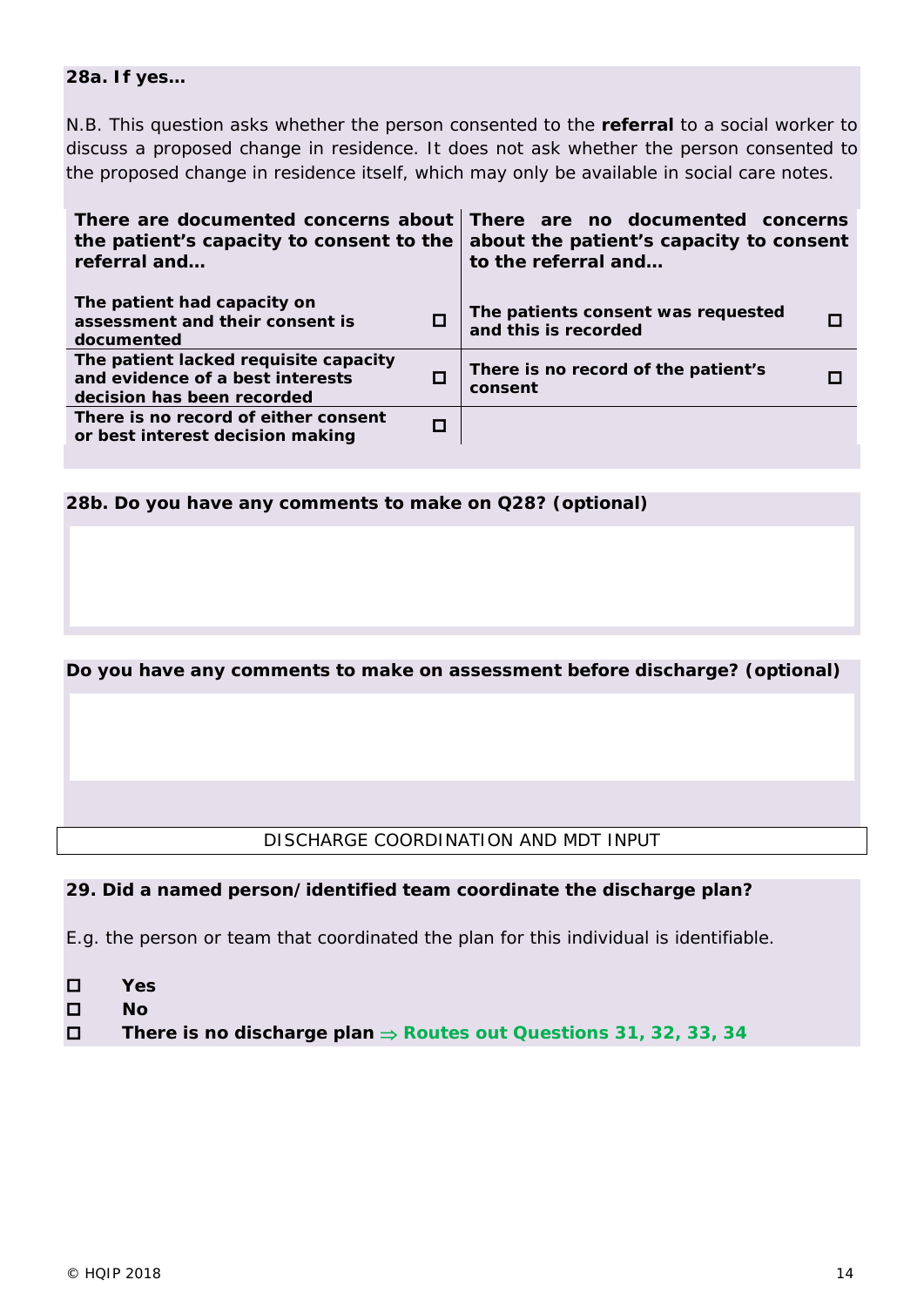# **30a. Is there evidence in the notes that the discharge coordinator/person or team planning discharge has discussed place of discharge and support needs with the person with dementia?**

*This can be together as a summary or recorded as separate discussions.* 

*Answer "N/A" if the person with dementia has refused discussion and this is recorded or it has not been possible to carry this out for another documented reason.*

| □ | Yes |
|---|-----|
| □ | Nο  |
| □ | N/A |

**30b. Is there evidence in the notes that the discharge coordinator/person or team planning discharge has discussed place of discharge and support needs with the person's carer/relative?**

*This can be together as a summary or recorded as separate discussions.* 

*Answer "N/A" if the carer/relative has refused discussion and this is recorded or it has not been possible to carry this out for another documented reason OR there is no carer.* 

| □ | Yes |
|---|-----|
| □ | Nο  |
| □ | N/A |

**30c. Is there evidence in the notes that the discharge coordinator/person or team planning discharge has discussed place of discharge and support needs with the consultant responsible for the patient's care?**

*This can be together as a summary or recorded as separate discussions.* 

| □ | Yes |
|---|-----|
| □ | Nο  |

**30d. Is there evidence in the notes that the discharge coordinator/person or team planning discharge has discussed place of discharge and support needs with other members of the multidisciplinary team?**

*This can be together as a summary or recorded as separate discussions.* 

| □ | Yes |
|---|-----|
| □ | Nο  |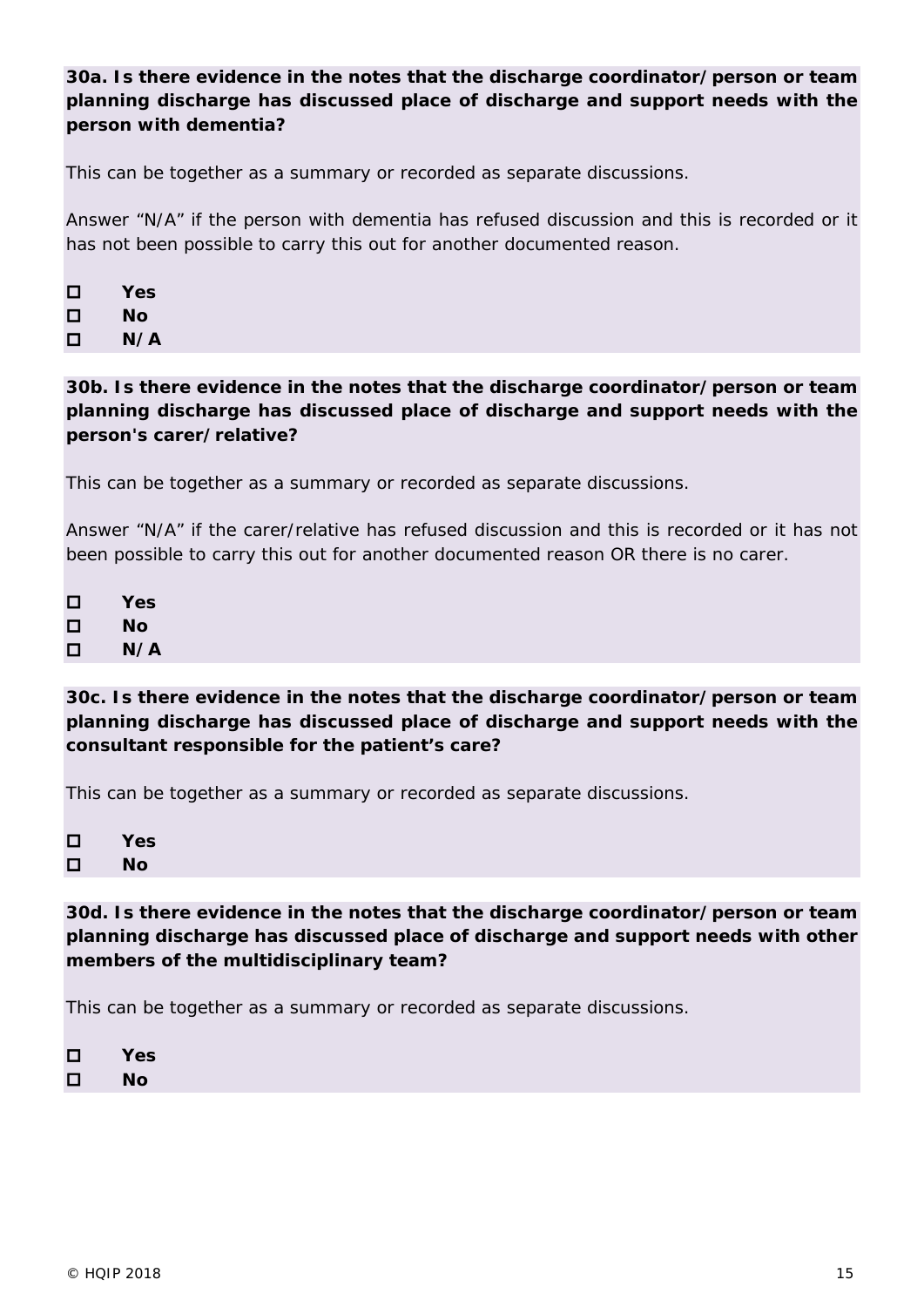# **31. Has a single plan/summary for discharge with clear updated information been produced?**

*This refers to the discharge plan with summarised information for the use of the patient, carer, GP and community based services. The question asks whether nursing and medical/surgical information has been put together as a single plan and mental health information is included.* 

| П | Yes |
|---|-----|
| П | Nο  |

## **32. Are any support needs that have been identified documented in the discharge plan/summary?**

*This asks about whether the referrals and recommendations about future care, treatment and support are contained in the discharge plan or summary, e.g. help needed with Activities of Daily Living, referral to Occupational Therapy.* 

| □ | Yes |
|---|-----|
| □ | Nο  |

## **33. Has the patient and/or carer received a copy of the plan/summary?**

*Answer "Yes" if there is a single plan and the patient/carer has received a copy OR if there is a "GP version" with information about medicines to be taken, referrals, etc, and the patient or carer has received a copy.*

*Answer "No" if the only information recorded as given to the patient/carer is not specific to their ongoing care and treatment (e.g. generic leaflets about social services) OR if the patient or carer receives no information.*

*Answer "N/A" if there is no carer and the patient could not be given the information.*

| □ | Yes |
|---|-----|
| □ | Nο  |
| □ | N/A |

**34. Was a copy of the discharge plan/summary sent to the GP/primary care team on the day of discharge?** 

| П | Yes |
|---|-----|
| П | Nο  |

*Do you have any comments to make on discharge co-ordination and MDT input?*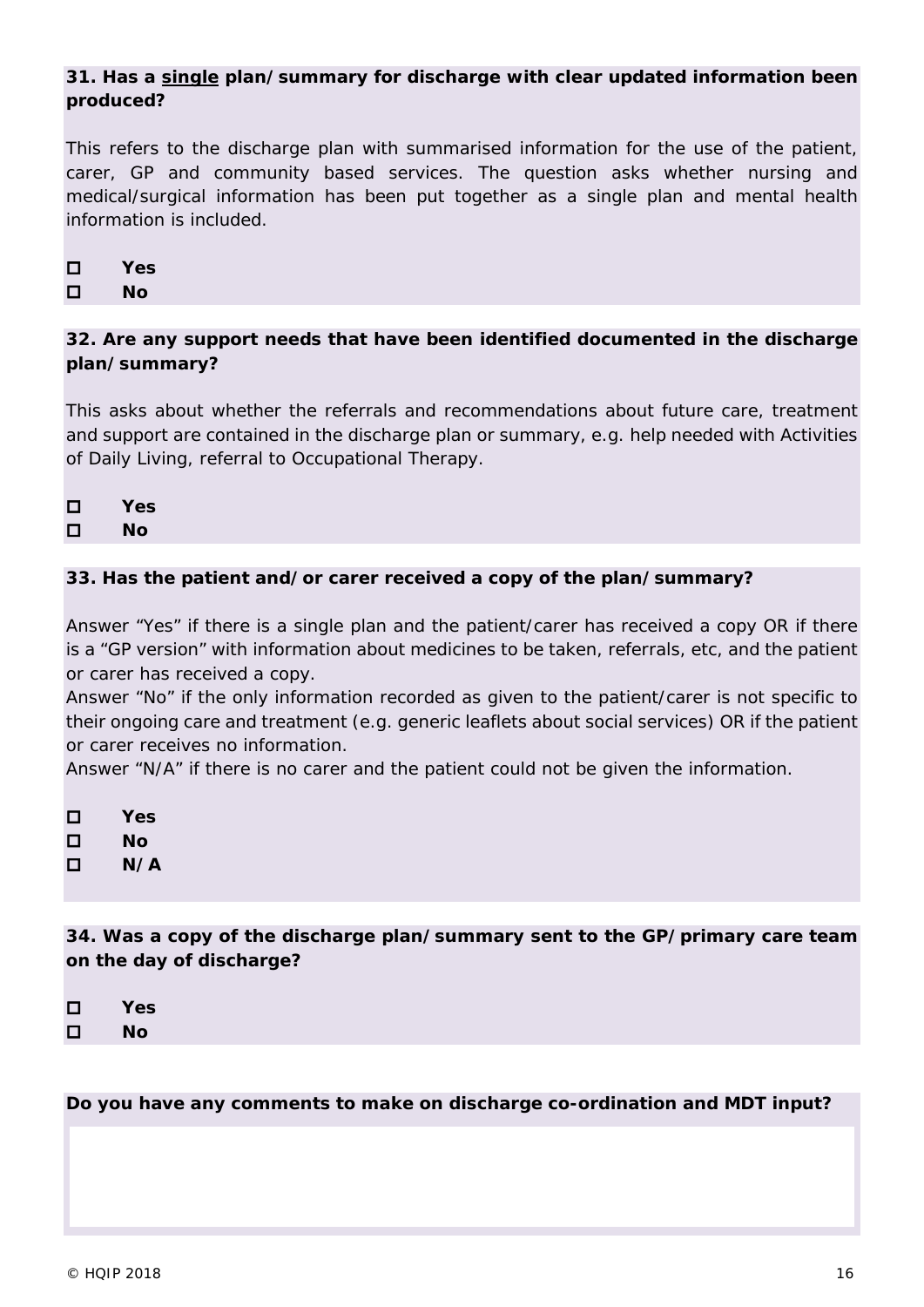## **35. Was discharge planning initiated within 24 hours of admission?**

*This includes planning for transfer to another care setting. Answer "N/A" if there is a recorded reason why discharge planning could not be initiated within 24 hours of admission.*

 **Yes** ⇒ **Go to Q36 No** ⇒ **Go to Q36 N/A** ⇒ **Go to Q35a**

**35a. Please select the recorded reason why discharge planning could not be initiated within 24 hours:**

- 
- **Patient awaiting history/results Patient awaiting surgery**
- **Patient presenting confusion Patient on end of life plan**
- **Patient transferred to another hospital Patient unresponsive**
- **Patient being discharged to nursing/ Other (please specify) residential care**
- **Patient acutely unwell Patient awaiting assessment**
	-
	-
	- -

## SUPPORT FOR CARERS AND FAMILY

#### **36. Carers or family have received notice of discharge and this is documented:**

*Carers or family here refers to relative, friend or next of kin named as main contact or involved in caring for the patient. It does not refer to the patient's case worker from social services or residential care. Answer, indicating notice period, regardless of the destination of the patient on discharge.* 

| $\Box$ | Less than 24 hours | 0      | <b>24 hours</b>                        |
|--------|--------------------|--------|----------------------------------------|
| 0      | $25 - 48$ hours    | П.     | More than 48 hours                     |
| $\Box$ | No notice at all   | $\Box$ | No carer, family, friend               |
| $\Box$ | Not documented     | П.     | Patient specified information withheld |

## **37. An assessment of the carer's current needs has taken place in advance of discharge:**

*Answer "N/A" if the carer did not want, or did not need to meet about this (e.g. has had a recent assessment, all support services already in place, or the person they care for is moving to another place of care) OR there is no carer.*

- **No**
- $\Pi$   $N/A$